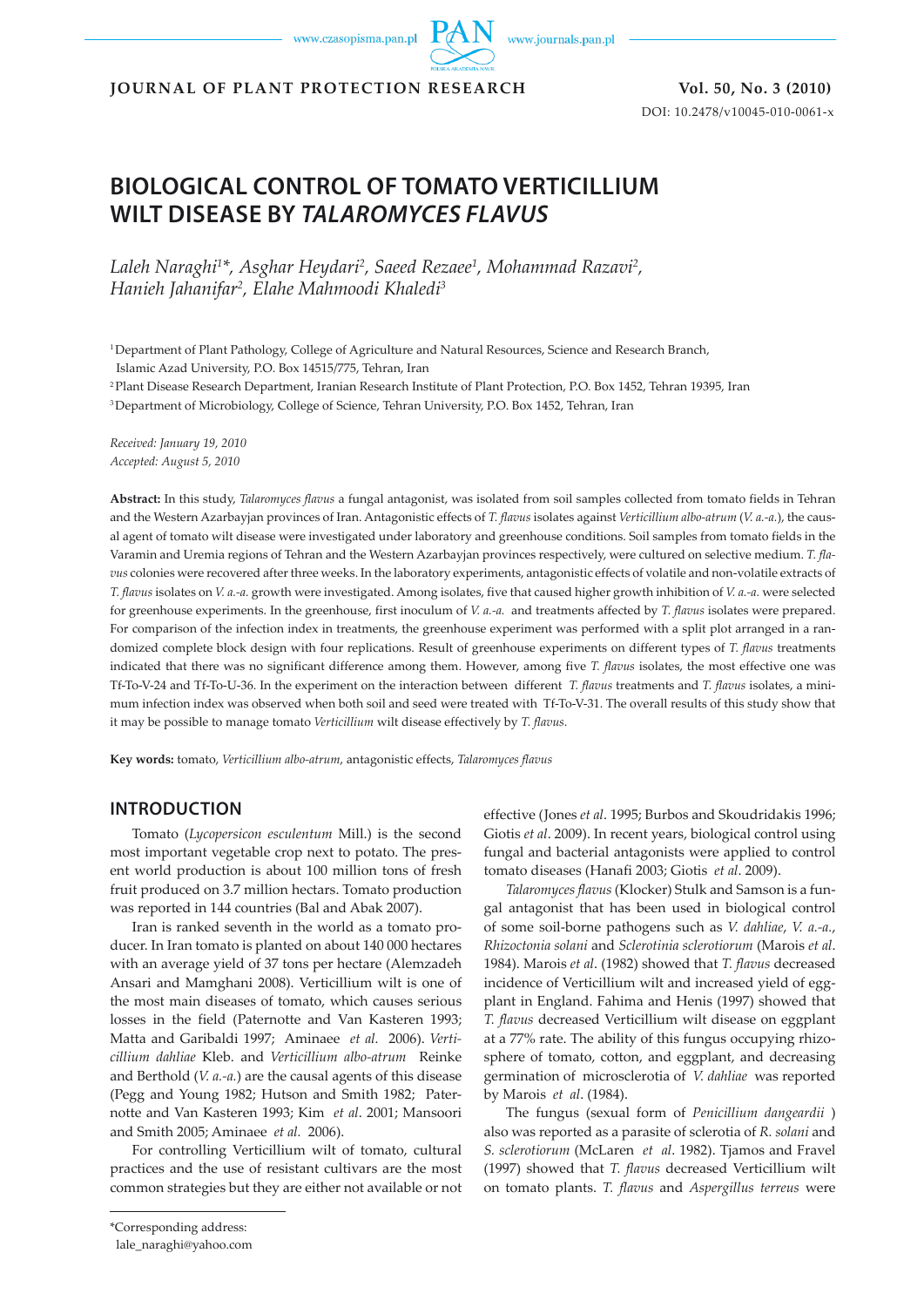also reported to be the inhibitory agents of Verticillium wilt of olive trees in Greece (Tjamos 1991). Forty percent of non-volatile extracts (Talaron) of *T. flavus* are considered to affect the production of hydrogen peroxide due to the glucose oxidase enzyme and this gives antibacterial and antifungal characteristics to this fungus (Kim and Fravel 1990).

The objectives of this study were to investigate the antagonistic effects of *T. Flavu*s isolates on *V. a.-a.* the causal agent of tomato wilt disease and to compare different application methods.

# **MATERIALS AND METHODS**

The following experiments were conducted and executed in 2009.

### **Isolation of** *V. a.-a.* **from the soil**

During 2008–2009, field soil samples were collected from tomato fields the Varamin area in the Tehran Province of Iran, and carried to the laboratory in plastic bags. Samples were air-dried, homogenized using a revolving jar mill and stored at 4°C. For isolation of *V. albo-atrum* from soil, the wet sieving procedure was used (Christen 1981).

### **Pathogenicity test**

An isolate of *V. a.-a.*, obtained from tomato field soil was used in the study. This isolate was grown on tomato dextrose agar (PDA) at 22°C prior to inoculation. Spore suspenspensions were prepared from 3-week-old cultures by adding 10 ml of sterile distilled water to each plate and scraping the cultures with a rubber spatula. Using a hoemocytometer, the inoculum concentration was adjusted to 107 conidia per milliliter. Tomato seedlings of 'Early Urbuna Y' as a susceptible cultivar (Sahebani and Hadavi 2009) were inoculated at the 3rd–4th true leaf stage. These tomato seedlings were uprooted and inoculated by using the root-dip technique. Roots were washed with running water and placed for 60 minutes in conidia suspension. The inoculated seedlings were transplanted to pots containing a mixture of peatmoss, vermiculate and perlite  $(1:1:1, v/v/v)$ . Three replications of five plants were used. The plants were kept on the bench at 21–23°C. Daylight was supplemented by fluorescent lights to provide a 12 h day length (Kim *et al.* 2001). Disease symptoms were recorded approximately every 10 days for about one and a half months after inoculation. Disease severity was based on an arbitrary scale where 0 was assigned to a plant with no visual symptoms, 0.5 to a plant with symptoms on the cotyledon, 1 to a plant with one leaf infected, 1.5 when the second leaf was infected, 2 when the third leaf was infected and so on (Paplomatas *et al*. 1999).

#### **Isolation of** *T. flavus* **from soil**

Since *T. flavus* occupies rhizosphere of tomato (Marois *et al.* 1984), tomato fields in the Varamin and Uremia area in Tehran and the Western Azarbayjan provinces of Iran were selected for soil collection. Selective medium (TF medium) was adopted for isolation of fungus from the soil. This medium contained 1 l distilled water, 39 g potato dextrose agar (PDA), 2.0 ml of a 50% solution of lactic acid, 100 mg streptomycin sulfate, 50 mg chlorotetracycline, 50 mg chloramphenicol, 4 mg pimaricin, 30 mg nystatine (Mycostatin, 4 960 units/mg) and 0.5 g oxgall (Bile, bovine). Lactic acid and the antimicrobial agents were added as aqueous solutions to autoclaved PDA at about 50°C. The medium was poured into Petri dishes (18 ml**/**dish). One ml of aliquots was removed from 10–2 to  $10^{-3}$  dilutions (soil in water) during agitation with a magnetic stirrer and was spread on the TF medium (five plates per replication). Plates were incubated in the dark at 30°C for 7–8 days. *T. flavus* isolates were detected and identified on the TF medium, based on their colony morphology 10 days after incubation. Using the above described procedure, propagules of *T. flavus* were isolated from the soil samples (Marois *et al*. 1984).

## **Investigation of the antagonistic effects of volatile extracts of** *T. flavus* **on** *V. a.-a.* **in laboratory experiments**

In this step, *T. flavus* isolates were separately cultured on Petri dishes containing PDA medium and incubated at 30°C for 36 hours. After this time, 9-mm disks of *V. a.-a.* isolate, which were isolated from tomato field soil, were cultured on other Petri dishes containing PDA medium. These Petri dishes (without lids) were placed inversely on Petri dishes containing *T. flavus* isolates so that the pathogenic and antagonistic fungi affect each other. These Petri dishes were incubated at 25°C. After two weeks, the diameter of *V. a.-a.* colonies were recorded and growth inhibition percents were evaluated as follows:

Colony diameter of *V. a.-a.* in the control - colony diameter of *V. a.-a.* in culture medium affected by volatile extract of T. flavus

Growth inhibition percents =

Colony diameter of *V. a.-a.* in the control

## **Investigation of the antagonistic effects of non-volatile extracts of** *T. flavus* **on** *V. a.-a.* **in laboratory experiments**

For preparation of non-volatile extracts, *T. flavus* isolates were separately cultured on Czapek-Dox medium and placed on a shaker at 50 rpm for ten days. In the next step, the culture media was filtered through filter paper. The filter paper had pores which were  $0.45 \mu$  in diameter (Eziashi 2006). The culture filtrates of fungal isolates were then mixed with PDA medium at a 20% concentration separately. Culture filtrates mixed with PDA medium were transferred into Petri dishes. *V. a.-a.* which was isolated from tomato field soil was cultured on medium surface in every Petri dish when medium temperature attained 25°C. After one week, the diameter of *V. a.-a.* colonies was recorded and growth inhibition percent was evaluated as described previously.

 $- \times 100$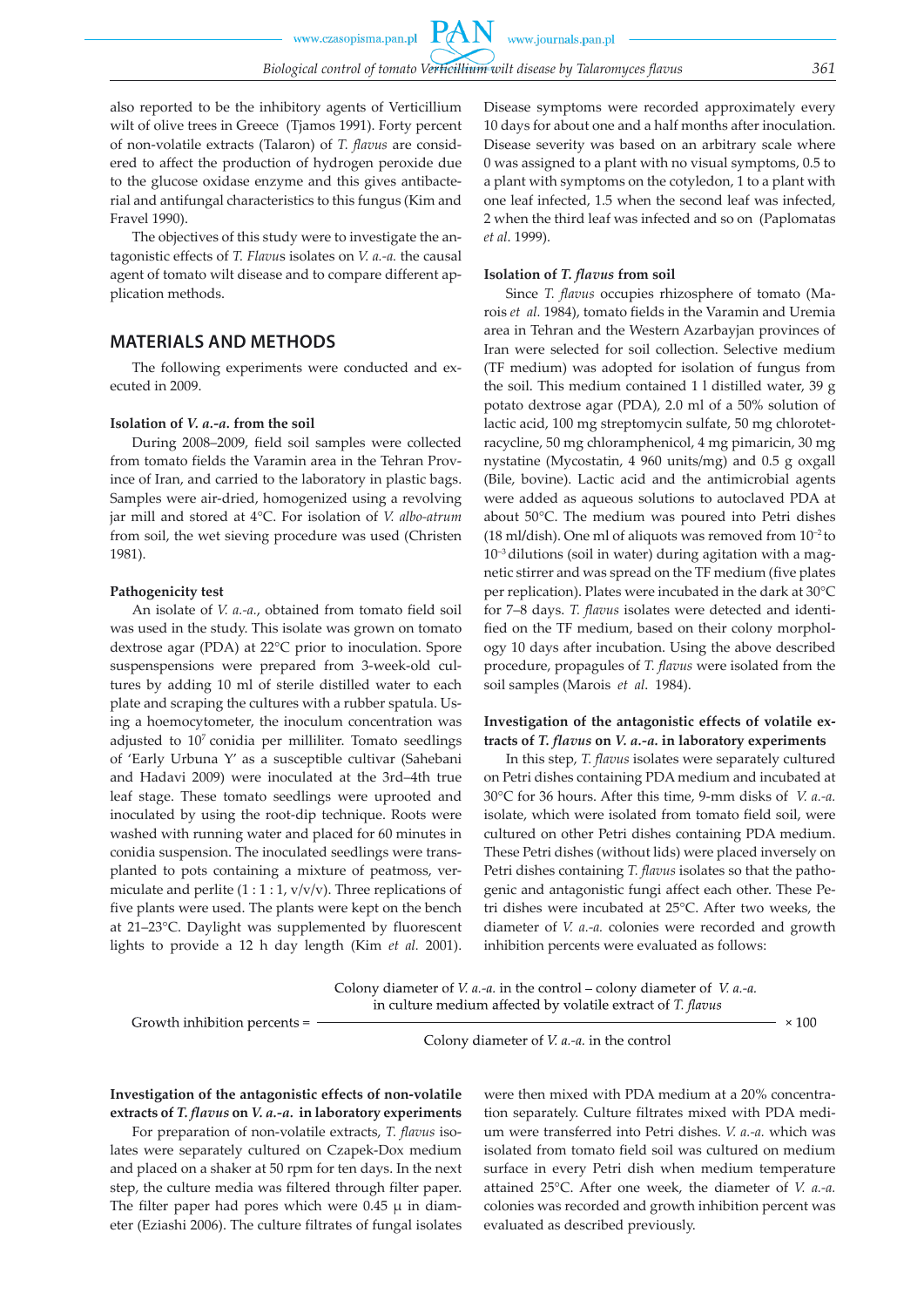Five *T. flavus* isolates that caused greater growth inhibition of *V. a.-a.* than the other isolates, were selected for the greenhouse experiments.

### **Greenhouse experiments**

### *Plant inoculation with V. a.-a.*

Preparation of *V. a.-a.* inoculum and the inoculation of the tomato plants were carried out according to the procedures described by Paplomatas *et al*. (1999).

#### *Preparation of T. flavus inoculum*

Preparation of *T. flavus* inoculum for every isolate was carried out separately as follows:

*T. flavus* isolated from soil was cultured in 1.6-cmwide x 15-cm-high test tubes containing TF medium. After 5 days, 20 ml SDW was poured into 50 cm-wide x 80-cm-tall sterile plastic bag containing 250 g of peatmoss mixed with 10 ml D-lactose monohydrate (20 g/lit). Plastic bags were incubated at 30°C for 30 days. The content of each plastic bag was emptied after completely covering the surface of rice bran with *T. flavus* hyphae. The number of *T. flavus* ascospores in each g of rice bran was then determined using a hemocytometer. In this procedure, one gram of rice bran was suspended in 10 ml SDW and the number of ascospores in one g of rice bran was determined by counting ascospores in one ml of this prepared suspension. *T. flavus* inoculum was added to the soil in the pots at 107 ascospores per g soil (Chet and Baker 1981). For seed treatment preparation, seed tomato tubers were floated in this inoculum.

## *Study of the antagonistic effects of T. flavus isolates on tomato Verticillium wilt disease*

The experiment for the study on the effect of *T. flavus* isolates on the pathogenicity of *V. a.-a.* was carried out as follows:

The experiment was performed as a split plot arranged in a randomized complete block design with four replications. The main-factor was using different types

of *T. flavus* treatments at three levels (1 – soil, 2 – seed, 3 – both soil and seed ) and the sub-factor was different fungal isolates at seven levels ( from 1 to 5: one of five *T. flavus* isolates + *V. a-a*., 6: *V. a-a*., 7: without fungal inoculum).

 Incoculated plants were kept at 22°C in the greenhouse under a 12 h light period. Disease symptoms were recorded approximately every 10 days for about one and a half months after inoculation. Disease severity was based on an arbitrary scale where 0 was assigned to a plant with no visual symptoms, 0.5 to a plant with symptoms on the cotyledon, 1 to a plant with one leaf infected, 1.5 when the second leaf was infected, 2 when the third leaf was infected and so on (Paplomatas *et al.* 1999). Data were analyzed by ANOVA (Analysis of Variance) using the MS TAT C statistical software, while means were separated by Duncan's multiple range test**.**

## **RESULTS**

#### **Isolation of** *V. a.-a.* **from soil and the pathogenicity test**

After four weeks, inoculated plants exhibited stunting, chlorosis, and defoliation of lower leaves. The leaves were yellow at the edges and between veins. This discoloration occured on both sides of the leaf. Leaflets showed a characteristic V-shaped or fann shaped yellowing, with the widest part of the V on the leaf edge. Browning of the vascular system was seen by cutting the stem open with a knife. This brown discoloration inside the stem extended from the roots of the plant to the top (Pohronezny 1991).

In this pathogenicity test, infection index for infected plant was 4.25.

#### **Isolation of** *T. flavus* **from soil**

As table 1 shows, fifteen *T. flavus* isolates were obtained from the tomato field soil of the Varamin and Uremia regions of Tehran and the Western Azarbayjan provinces.

Table 1. Inhibitory effects on *V. a.-a.* growth mediated by volatile and non-volatile extracts of *T. flavus* isolates

|                           | Collection region |                                                          |                       |
|---------------------------|-------------------|----------------------------------------------------------|-----------------------|
| Code of T. flavus isolate |                   | Percentage inhibition of <i>V. a-a</i> . mycelium growth |                       |
|                           |                   | volatile extracts                                        | non-volatile extracts |
| $Tf$ -To-V-24             | Varamin           | 54.72                                                    | 73.00                 |
| $Tf$ -To-V-25             | Varamin           | 45.94                                                    | 74.22                 |
| $Tf$ -To-V-26             | Varamin           | 46.62                                                    | 72.77                 |
| $Tf$ -To-V-27             | Varamin           | 45.94                                                    | 73.33                 |
| $Tf$ -To-V-28             | Varamin           | 45.94                                                    | 72.77                 |
| $Tf$ -To-V-29             | Varamin           | 33.33                                                    | 77.66                 |
| $Tf$ -To-V-30             | Varamin           | 50.00                                                    | 80.88                 |
| $Tf$ -To-V-31             | Varamin           | 85.00                                                    | 80.77                 |
| $Tf$ -To-V-32             | Varamin           | 35.00                                                    | 78.77                 |
| $Tf$ -To-V-33             | Varamin           | 31.81                                                    | 83.66                 |
| $Tf$ -To-U-34             | Uremia            | 31.66                                                    | 73.11                 |
| $Tf$ -To-U-35             | Uremia            | 18.33                                                    | 94.66                 |
| $Tf$ -To-U-36             | Uremia            | 33.33                                                    | 95.22                 |
| $Tf$ -To-U-37             | Uremia            | 18.18                                                    | 75.22                 |
| $Tf$ -To-U-38             | Uremia            | 48.33                                                    | 92.55                 |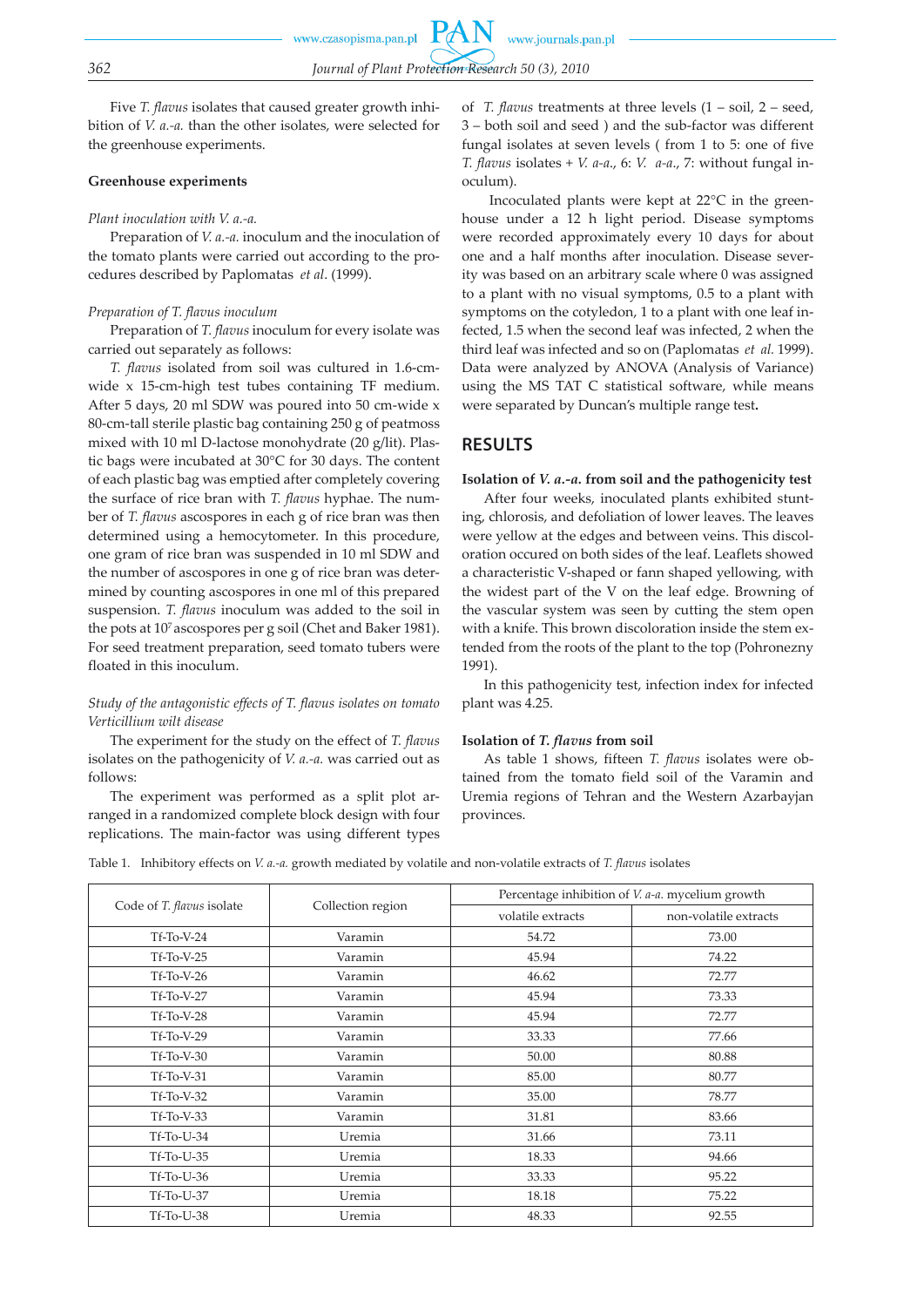**Investigation of the antagonistic effects of volatile extracts of** *T. flavus* **on** *V. a.-a.* **in laboratory experiments**

According to table 1, variable inhibitory effects on *V. a.-a.* growth were induced by different *T. flavus* isolates. Maximum inhibitory effect was mediated by isolate Tf-To-V-31 and minimum inhibitory effect by isolate Tf-To-U-37.

## **Investigation of the antagonistic effects of non-volatile extracts of** *T. flavus* **on** *V. a.-a.* **in laboratory experiments**

As table 1 indicates different inhibitory effects on *V. a.-a.* growth were induced by *T. flavus* isolates. Maximum inhibitory effect was mediated by isolate Tf-To-U-36 and minimum inhibitory effect was caused by isolate Tf-To-V-26 and Tf-To-V-28.

Based on total inhibitory effects mediated by volatile and non-volatile extracts, the following *T. flavus* isolates were selected for the greenhouse experiments: Tf-To-V-31, Tf-To-U-38, Tf-To-V-30, Tf-To-U-36 and Tf-To-V-24.

## **Evaluation of the antagonistic effects of** *T. flavus* **isolates on tomato Verticillium wilt disease**

As table 2 shows, treatments affected by the main factor (different types of *T. flavus* treatments) were placed in one statistical group. The mean minimum infection index was 1.64 when soil and seed treatment were applied.

Treatments affected by the sub-main factor (different fungal isolates) were placed in five statistical groups. The minimum infection index mean was 1.25 in the case of Tf-To-V-24 + *V. a-a.* and Tf-To-U-36 + *V. a-a.*

In the experiment of interaction between main factor and sub-main factor, all treatments were placed in 10 statistical groups. Minimum infection index (0.62) was observed when both soil and seed were treated with Tf-To-V-31 (Table 3).

Table 2. The effects of main factor (different types of *T. flavus* treatments) and sub-main factor (different fungal isolates) on Verticillium wilt infection index on tomato plants

| Variable source | Treatment                                     | Infection index mean | Statistical grouping* |
|-----------------|-----------------------------------------------|----------------------|-----------------------|
| Main factor     | seed                                          | 1.83                 | a                     |
|                 | soil                                          | 1.71                 | a                     |
|                 | soil and seed                                 | 1.64                 | a                     |
| Sub-main factor | $V. a-a.$ (control +)                         | 4.25                 | a                     |
|                 | Tf-To-U-38 + V. a-a.                          | 2.21                 | h                     |
|                 | $Tf$ -To-V-30 + V, a-a.                       | 1.71                 | bc                    |
|                 | $Tf$ -To-V-31 + V, a-a.                       | 1.46                 |                       |
|                 | Tf-To-U-36 + V. a-a.                          | 1.25                 |                       |
|                 | $Tf$ -To-V-24 + V, a-a.                       | 1.25                 | C                     |
|                 | without fungal inoculum<br>(the control $-$ ) |                      | d                     |

\*treatments marked by the same letter (s) are not significantly different ( $p > 0.01$ ) *V. a.-a.* – *Verticillium albo-atrum*

Table 3. The interactive effects between main factor and sub-main factor (all treatments) on Verticillium wilt infection index on tomato plants

| Treatments                                 | Infection index mean | Statistical grouping* |
|--------------------------------------------|----------------------|-----------------------|
| $V. a-a. (control+)$                       | 4.25                 | а                     |
| Tf-To-U-38 (seed) + $V. a-a$ .             | 2.75                 | $\mathbf b$           |
| Tf-To-U-38 (soil & seed) + $V$ . a-a.      | 2.37                 | C                     |
| Tf-To-V-30 (soil) + $V$ . a-a.             | 1.87                 | d                     |
| Tf-To-V-31 (soil) + $V$ . a-a.             | 1.87                 | d                     |
| Tf-To-V-31 (seed) + $V$ . a-a.             | 1.87                 | d                     |
| Tf-To-V-30 (seed) + $V$ . a-a.             | 1.75                 | de                    |
| Tf-To-U-38 (soil) + $V$ . a-a.             | 1.50                 | def                   |
| Tf-To-V-30 (soil & seed) + $V$ . a-a.      | 1.50                 | def                   |
| Tf-To-U-36 (soil & seed) + $V$ . a-a.      | 1.37                 | ef                    |
| Tf-To-V-24 (soil & seed) + V. a-a.         | 1.37                 | ef                    |
| Tf-To-U-36 (soil) + $V$ . a-a.             | 1.25                 | f                     |
| Tf-To-V-24 (soil) + $V$ . a-a.             | 1.25                 | $\mathbf{f}$          |
| Tf-To-V-24 (seed) + $V$ . a-a.             | 1.12                 | $\mathsf{f}$          |
| Tf-To-U-36 (seed) + $V$ . a-a.             | 1.12                 | f                     |
| Tf-To-V-31 (soil & seed) + V. a-a.         | 0.62                 | g                     |
| Without fungal inoculum (the control $-$ ) | $\theta$             | h                     |

\*treatments marked by the same letter (s) are not significantly different ( $p > 0.01$ )

*V. a.-a.* – *Verticillium albo-atrum*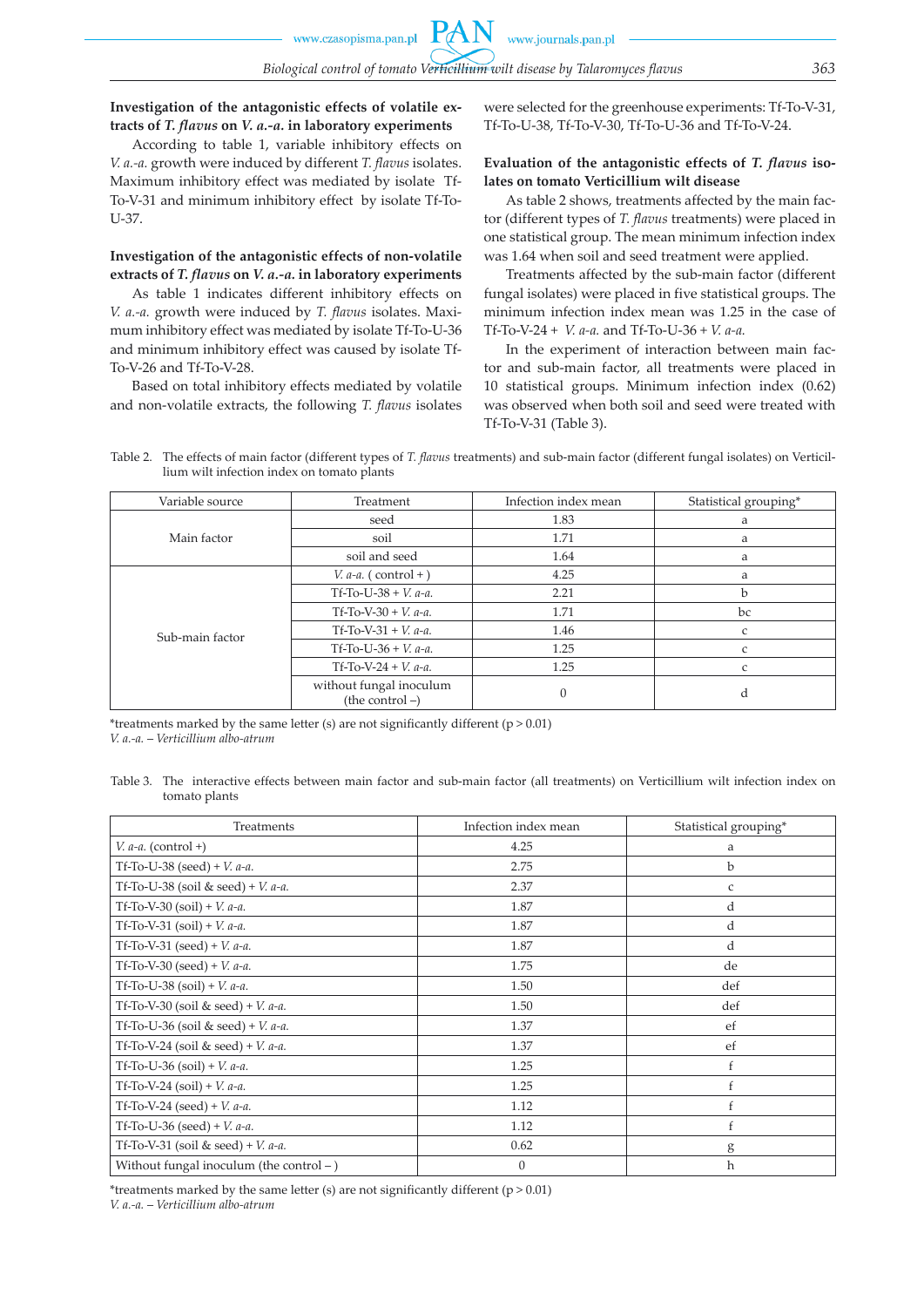# **DISCUSSION**

The overall results of this study show that it may be possible to manage tomato Verticillium wilt disease efficiently by seed treatment with effective *T. flavus* isolates. The inhibitory effect of volatile and non-volatile extracts of several bacterial and fungal microorganisms on growth and activity of some fungal pathogens were demonstrated in previous studies. For example, the volatile extracts of *F. oxysporum* resulted in induction of resistance to chickpea (*Cicer arietinum* L.) against fungal pathogens (Cherif *et al.* 2007). The efficiency of non-volatile extracts of some bacterial and fungi including *A. flavus*, *A. ochraceus*, *Penicillium aurantiogriseum*, *Bacillus subtilis* and *Trichoderma harzianum* for controlling antracnose of cowpea (*Vigna unguiculata* L. Walp.) were reported (Adebanjo and Bankole 2004).

In other studies, the effect of these extracts on different soil-borne fungal diseases of tomato were also shown (Josh *et al.* 2009). In another study, the effect of volatile and nonvolatile extracts of *T. flavus* on root-rot disease of lettuce (*Lactuca sativa* L.) caused by *Sclerotinia minor* was shown in the laboratory and greenhouse experiments. Results of this study confirmed that the inhibitory effect of variable components of extracts on pathogenic agent growth was different (El-Tarabily *et al*. 2000). Results of another study on the use of non-volatile extracts such as chitinase produced by *T. harzianum* and *T. flavus* were effective for controlling soybean stem white rot disease caused by *S. sclerotiorum* and bean stem rot caused by *S. Rolfsii,* respectively (Madi *et al*. 1997; Menendez and Godeas 1998).

Other examples of fungal metabolites such as glucanase secreted by *Zygorrhynchus moelleri* and glucose oxidase produced by *T. flavus* have also been effective against some soil borne plant pathogenic fungi (Brown 1987; Murrary *et al*. 1997).

Results of studies on the use of *T. flavus* in biocontrol of pathogenic fungi showed that *T. flavus* was an important antagonist on *V. dahliae* and *V. a.-a.* (Tjamos and Paplomatas 1987; Wikins *et al*. 2000; Vidhyasekaren 2004). Kim and Fravel (1990) showed that glucose oxidase produced by *T. flavus* prevented formation of microsclerotia of *V. dahliae*. However, Proksa *et al*. (1992) showed that 2-methyl sorbic acid secreted by *T. flavus* showed an inhibitory effect on the growth of *V. a.-a.*

The differences between the results of the laboratory experiments in the present study and the previous ones could have been due to the extract concentration. It was reported that there was a minimum concentration  $(0.1 \mu g)$ ml) for every effective component of non-volatile extracts of *F. oxysporum* (Cyclosporin) used for growth inhibition of *S. sclerotiorum* (Rodriguez *et al*. 2006 ). In another part of this study, using effective *T. flavus* isolates as seed treatment decreased Verticillium wilt infection index in greenhouse conditions. These results agree with those of some previous studies (Soytong and Ratanacherdchai 2005; Kulikov *et al*. 2006). The minor differences between the results of this study and those of the previous ones could be due to method of seed treatment with *T. flavus* isolates and to the intervals before sowing (Nagtzaam and Bollen 1997).

Overall results of our study indicate that the use of effective *T. flavus* isolates could be an effective strategy for controlling Verticillium wilt disease of tomato. The present findings may have a practical application in the formulation of disease management strategies in the field. The promising results of this study may be used for reduction of losses caused by plant diseases, to minimize the application of chemical fungicides, protect the environment and preserve biological resources in a sustainable agricultural system.

## **REFERENCES**

- Adebanjo A., Bankole S.A. 2004. Evaluation of some fungi and bacteria for biocontrol of anthracnose disease of cowpea. J. Basic Microbiol. 44 (1): 3–9.
- Alemzadeh Ansari N., Mamghani R. 2008. A study on adaptation of tomato ecotypes from northern latitudes under southern Iran conditions. J. Appl. Hort. 10: 29–33.
- Aminaee M. M., Mansoori B., Ershad D. 2006. A study on Verticillium wilt of tomato in Kerman province. In: Proceedings of the 17th Iranian Plant Protection Congress (M. Abbasi, F. Aliabadi, eds.). University of Tehran, Karaj, p. 163.
- Bal U., Abak K. 2007. Haploidy in tomato (*Lycopersicon esculentum* Mill.): a critical review. J. Euphytica 158 (1–2): 1–9.
- Bourbos V.A., Skoudridakis M.T. 1996. Soil solarization for the control of Verticillium wilt of greenhouse. Phytoparasitica 24 (4): 277–280.
- Brown A.E. 1987. Activity of glucanases of *Zygorrhynchus moelleri* in relation to antagonism against some soil borne plant pathogenic fungi. J. Phytopathol. 120 (4): 298–309.
- Cherif M., Arfaoni A., Khaiem A. 2007. Phenolic compounds and their role in biocontrol and resistance of chickpea to fungal pathogenic attacks. Tunisian J. Plant Protect. 2: 7–21.
- Chet I., Baker R. 1981. Isolation and biocontrol potential of *Trichoderma hamatum* from soil naturally suppressive to *Rhizoctonia solani*. Phytopathology 71: 286–290.
- Christen A.A. 1981. A selective medium for isolating *Verticillium albo-atrum* from soil. Phytopathology 72: 47–49.
- El-Tarabily K.A., Soliman M.H., Nassar A.H., Al-Hassani H.A., Sivasithamparam K., Mc Kenna F., Hardy G.E. 2000. Biological control *Sclerotinia minor* using a chitinolytic bacterium and actinomycetes. Plant Pathol. 49: 573–583.
- Eziashi E.L., Uma N.U., Adekunle A.A., Ariede C.E. 2006. Effect of metabolites produced by Trichoderma species against *Ceratocystis paradoxa* in culture medium. African J. Biotech. 5 (9): 703–706.
- Fahima T., Henis Y. 1997. Increasing of *Trichoderma hamatum* and *Talaromyces flavus* on the root of safe and useful hosts. p. 296–322. In: "Biological Control of Soil-Borne Plant Pathogens Hornby" (A. Alavi, A. Ahoonmanesh, eds.). Tehran, Iran.
- Giotis C., Markelou E., Theodoropoulou A., Toufexi E., Hodson R., Shotton P., Shiel R., Cooper J., Leifert C. 2009. Effect of soil amendments and biological control agents (BCAs) on soil-borne root disease caused by *Pyrenochaetu lycopersici* and *Verticillium albo-atrum* in organic greenhouse tomato production systems. Eur. J. Plant Pathol. 123: 387–400.
- Hanafi A. 2003. Integrated Production and Protection in Greenhouse Tomato in Morocco. p. 192–197. In: "Tomate Sous Abri" Scientific Publication of CTIFL. 2003. Editions Centre Technique Interprofessionnel des Fruits et Légumes, 232 pp.
- Hutson R.A., Smith I.M. 1982. The response of tomato seedling roots to infection by *Verticillium albo-atrum* or *Fusarium oxysporum* f. sp. *lycopersici*. Ann. Appl. Biol. 102 (1): 89–97.